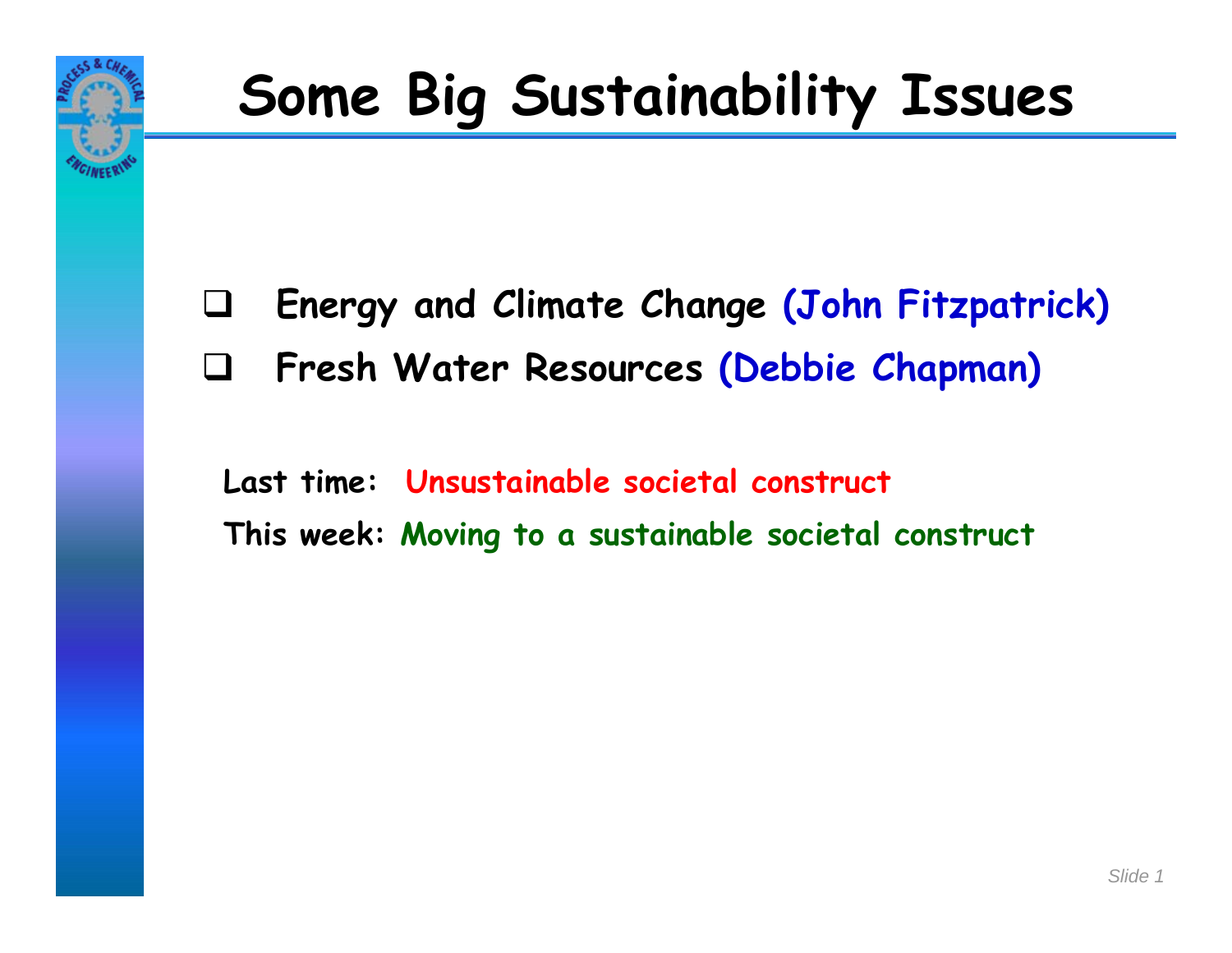

**Presentation Content – Last Time Unsustainable societal construct**

**1. Current unsustainable energy situation 2. Global warming and climate change**

**John Fitzpatrick Department of Process & Chemical Engineering University College Cork Phone: 021 490 3089 Email: j.fitzpatrick@ucc.ie**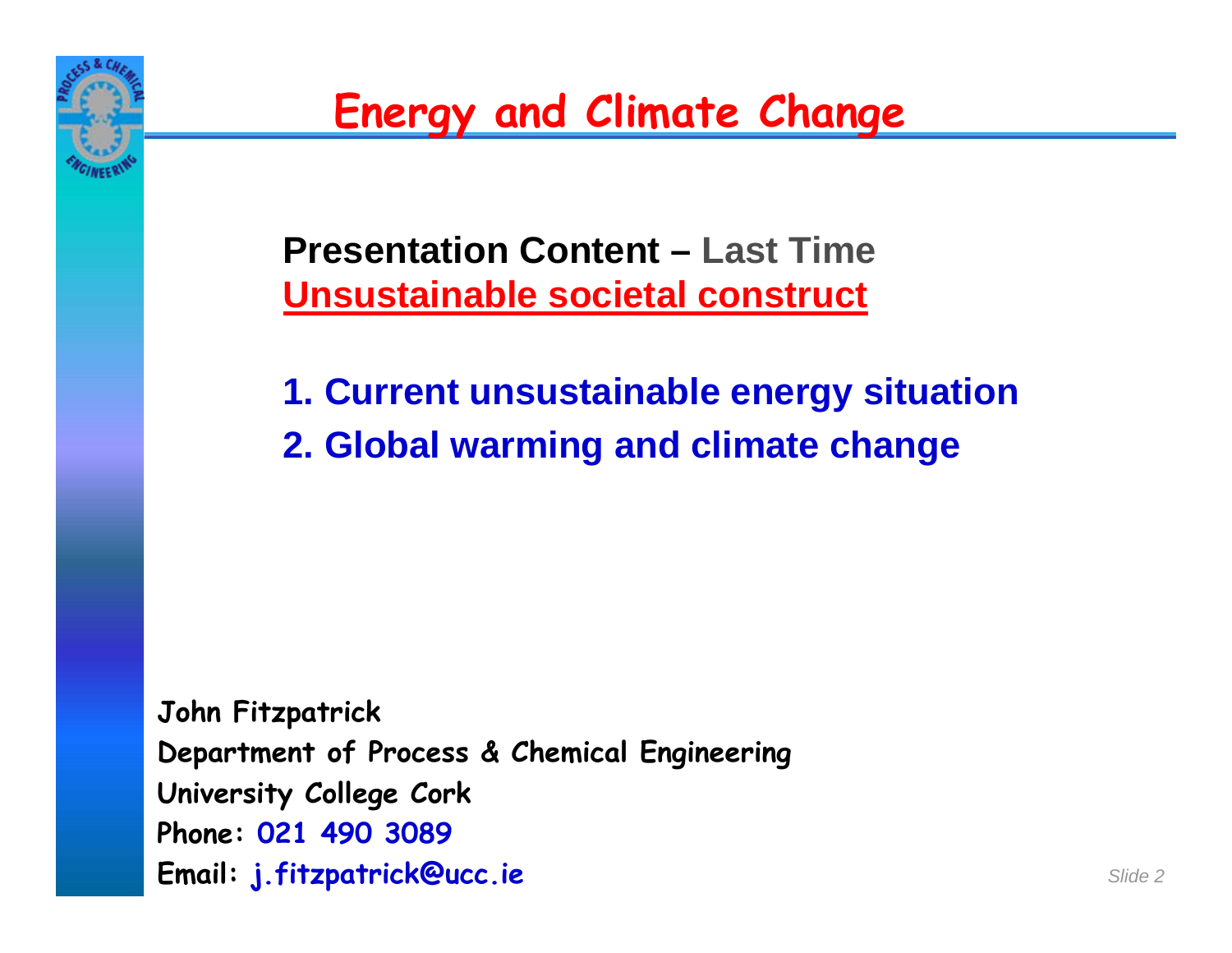

**Presentation Content – This Week Moving to a sustainable societal construct**

- **1. The Move: A planned approach**
- **2. The Move: Technological perspective**
- **3. The Move: Economic & Social perspective**
- **4. What will happen?**

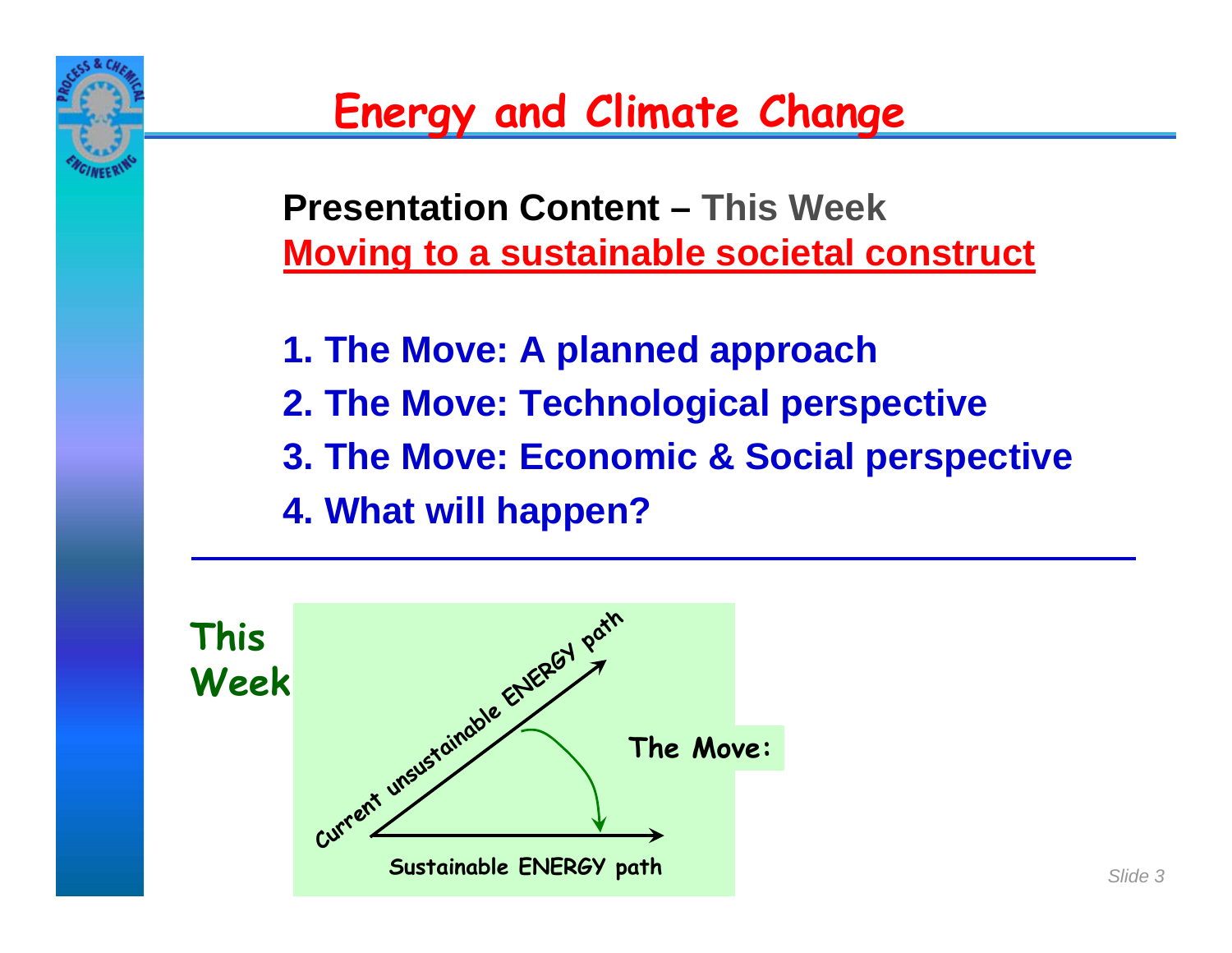**Our current unsustainable energy situation**

#### **Our big current energy unsustainability ~ 81% fossil fuels**



#### **This means we have to move to an energy system with greatly reduced GHG emissions.**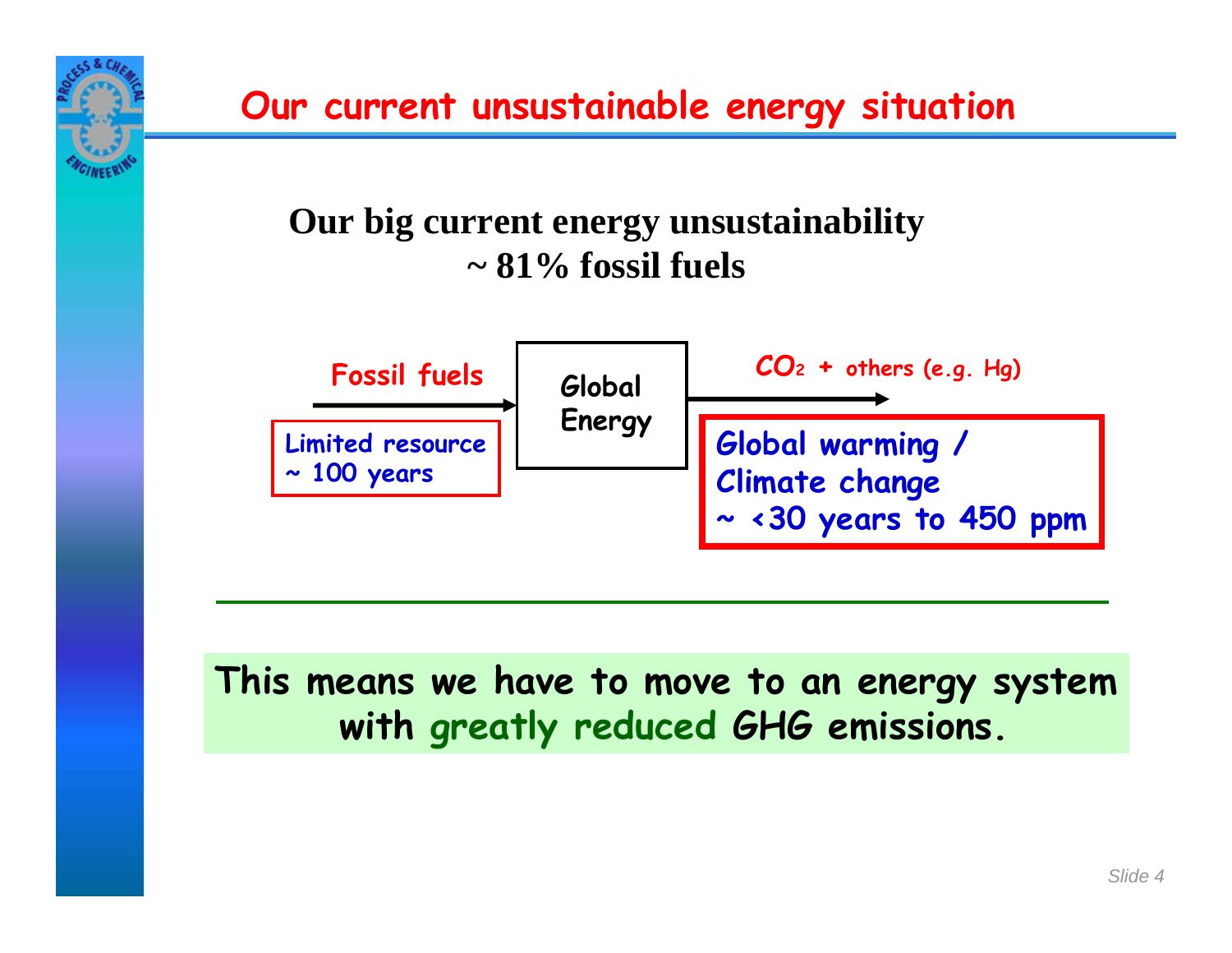

# **1. The MOVE – A Planned Approach**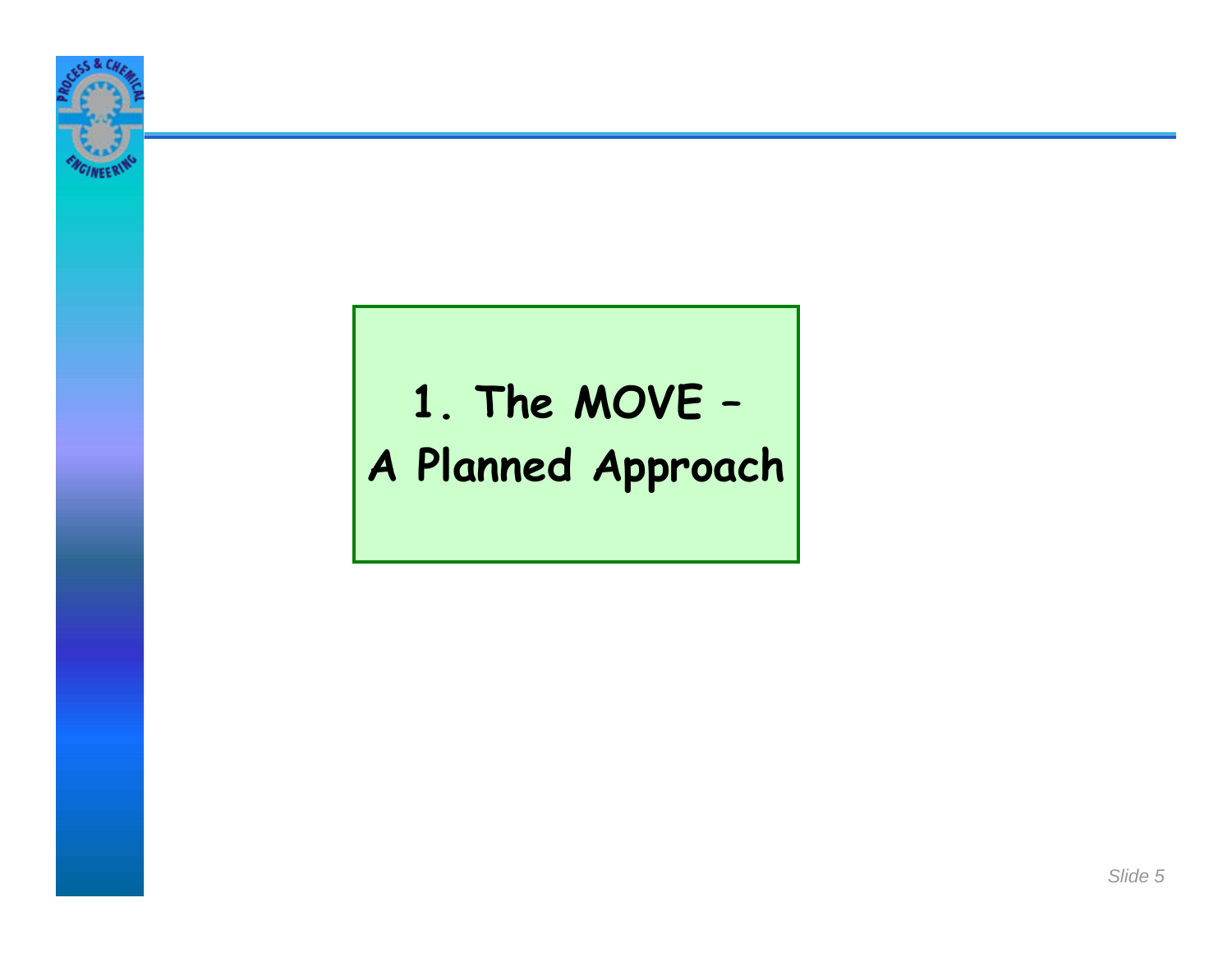



**This is the Kyoto Approach**

**GHG in the atmosphere is a global issue and reduction in GHG emissions needs to be tackled from a global perspective.**

**Very difficult to get everyone to buy in, however if you can get the Big Emitters to buy in [China, USA & EU, which comprise over 60%], then you can make progress.**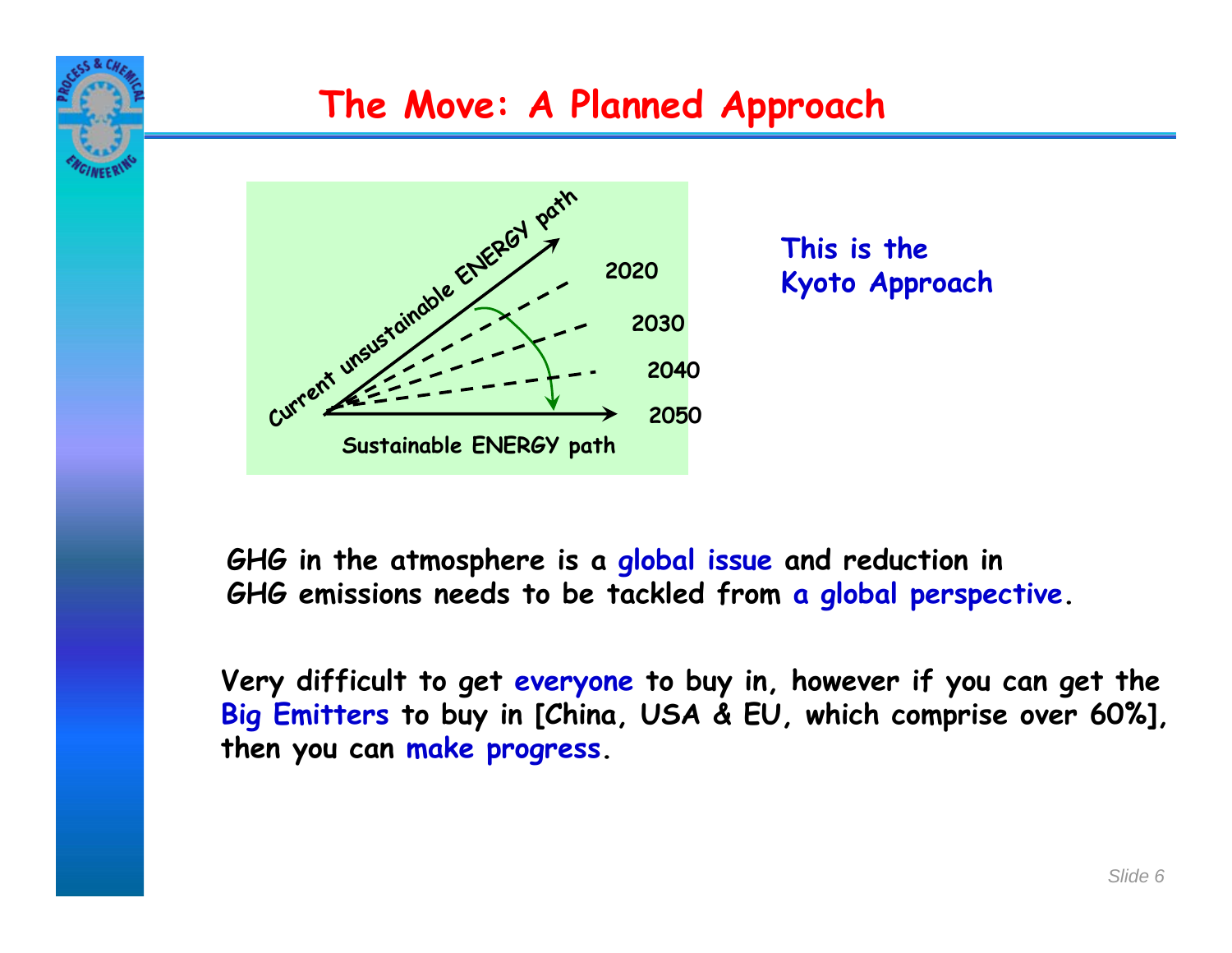

**For example, reduce GHG emissions from energy production to zero gradually over time so that we don't go above 450 ppm.**

#### **To achieve this:**

- o**What percentage yearly emissions reductions required?**
- o**How long will it take?**
- o**How much fossil fuel power replacement is required each year?**
- o **What scale of infrastruture is required to do this?**

**Let's assume we start in a few years time at 400 ppm and We want to reduce CO2 emissions to zero gradually over time so that we don't go above 450 ppm**

**To achieve target:**

- o **Percentage yearly emissions reductions required? 2%**
- o **Time it will take? 50 years**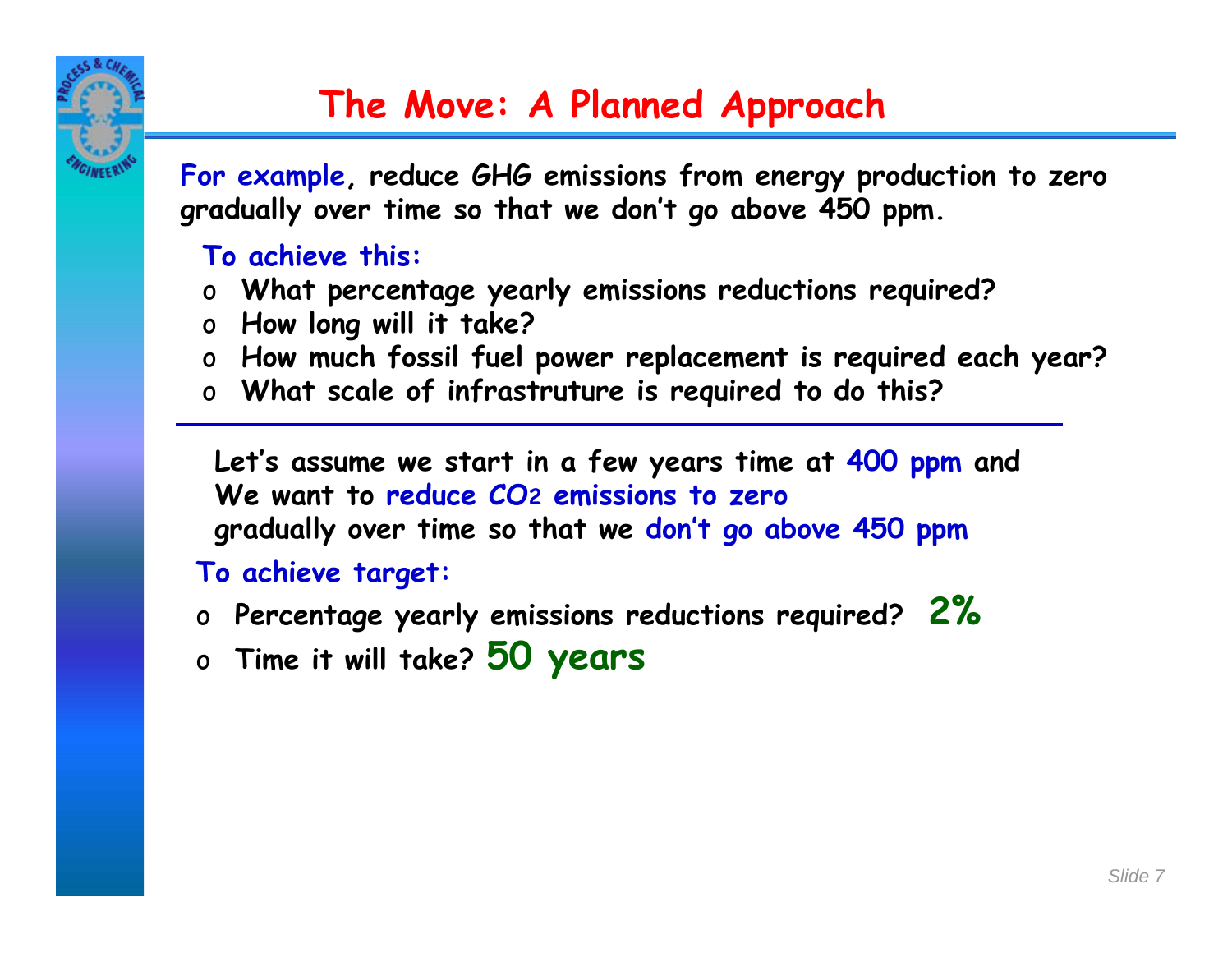

**For example, reduce GHG emissions from energy production to zero gradually over time so that we don't go above 450 ppm.**

#### **To achieve this:**

- o**What percentage yearly emissions reductions required?**
- o**How long will it take?**
- o**How much fossil fuel power replacement is required each year?**
- o **What scale of infrastruture is required to do this?**

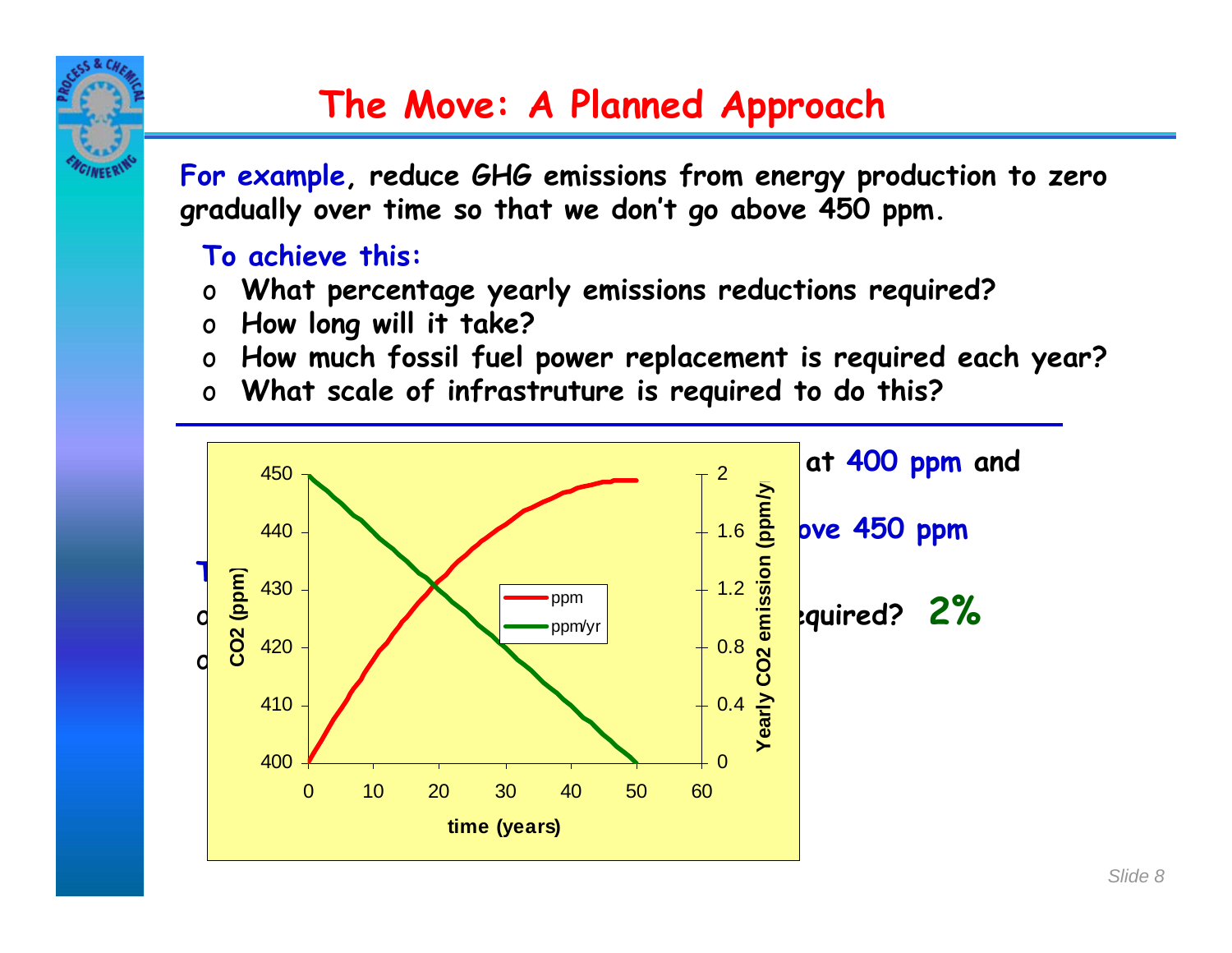

**For example, reduce GHG emissions from energy production to zero gradually over time so that we don't go above 450 ppm.**

#### **To achieve this:**

- o**What percentage yearly emissions reductions required?**
- o**How long will it take?**
- o**How much fossil fuel power replacement is required each year?**
- o **What scale of infrastruture is required to do this?**

**Let's assume we start in a few years time at 400 ppm and We want to reduce CO2 emissions to zero gradually over time so that we don't go above 450 ppm**

#### **To achieve target:**

- o **Percentage yearly emissions reductions required? 2%**
- o **Time it will take? 50 years**

**Let's take global electricity production as an example (This uses about 35-40% of all primary energy).**

- o**Power replacement requirement each year? 40 GW average**
- o**What scale of infrastructure is required to do this? Next Slide**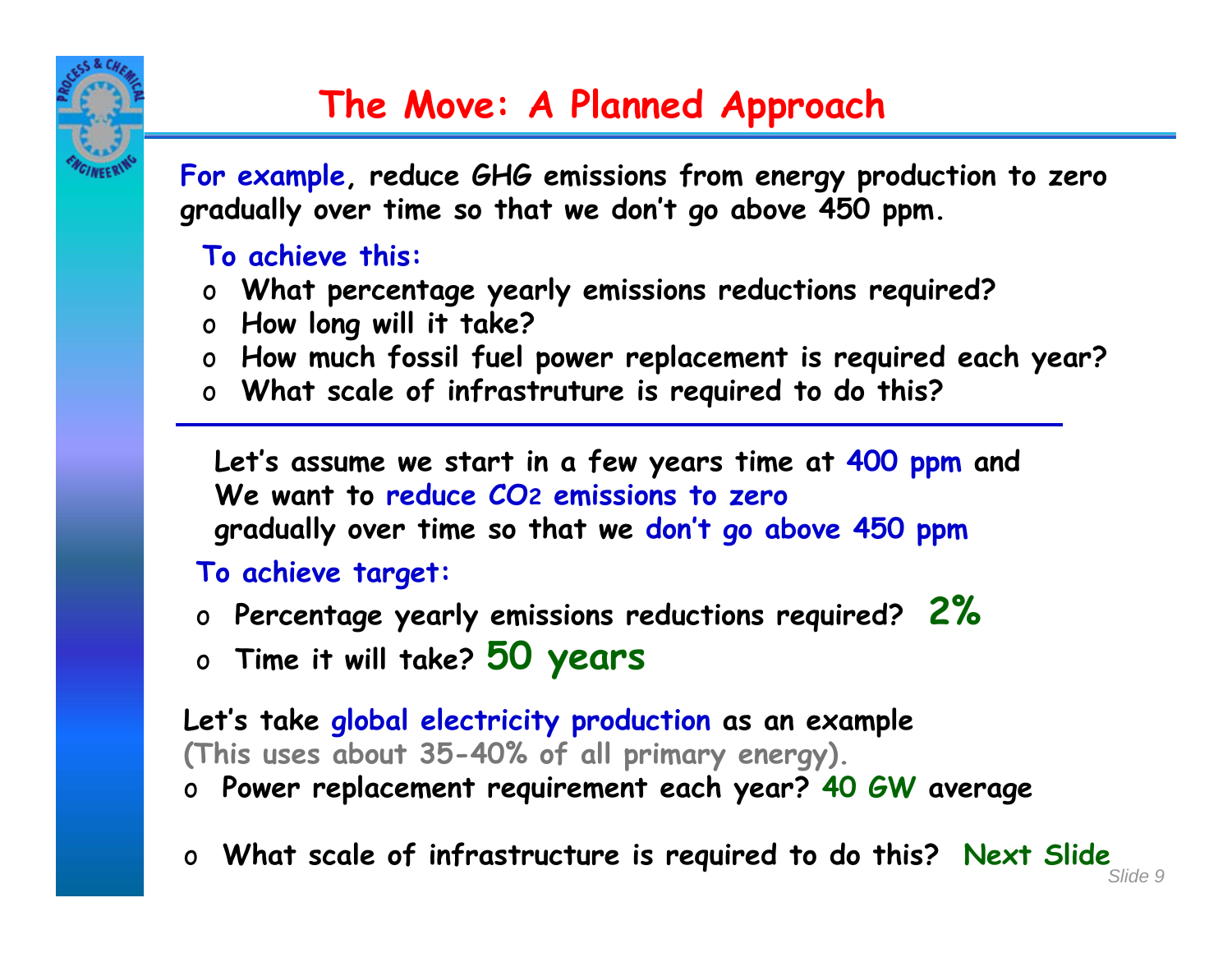

**Insight into Scale of the Move**

**What scale of infrastruture is required to do this? 40 GW**

**To provide an insight into this, consider the following:**

**Ireland's electricity capacity ~ 6 GW => 7 Irelands every year, 50 years**

**Moneypoint ~ 1 GW => Replace 40 Moneypoints every year, 50 years**

**Nuclear plant ~ 1 GW => Build 40 nuclear plants every year, for 50 years = 2000 Nuclear plants**

**2.5 MW giant wind turbines => Install 40,000 new wind turbines every year for 50 years = 2 million of these turbines.**

**And this is just replacing current fossil fuelled electricity. Also, not considering peak load issues which will increase the numbers.**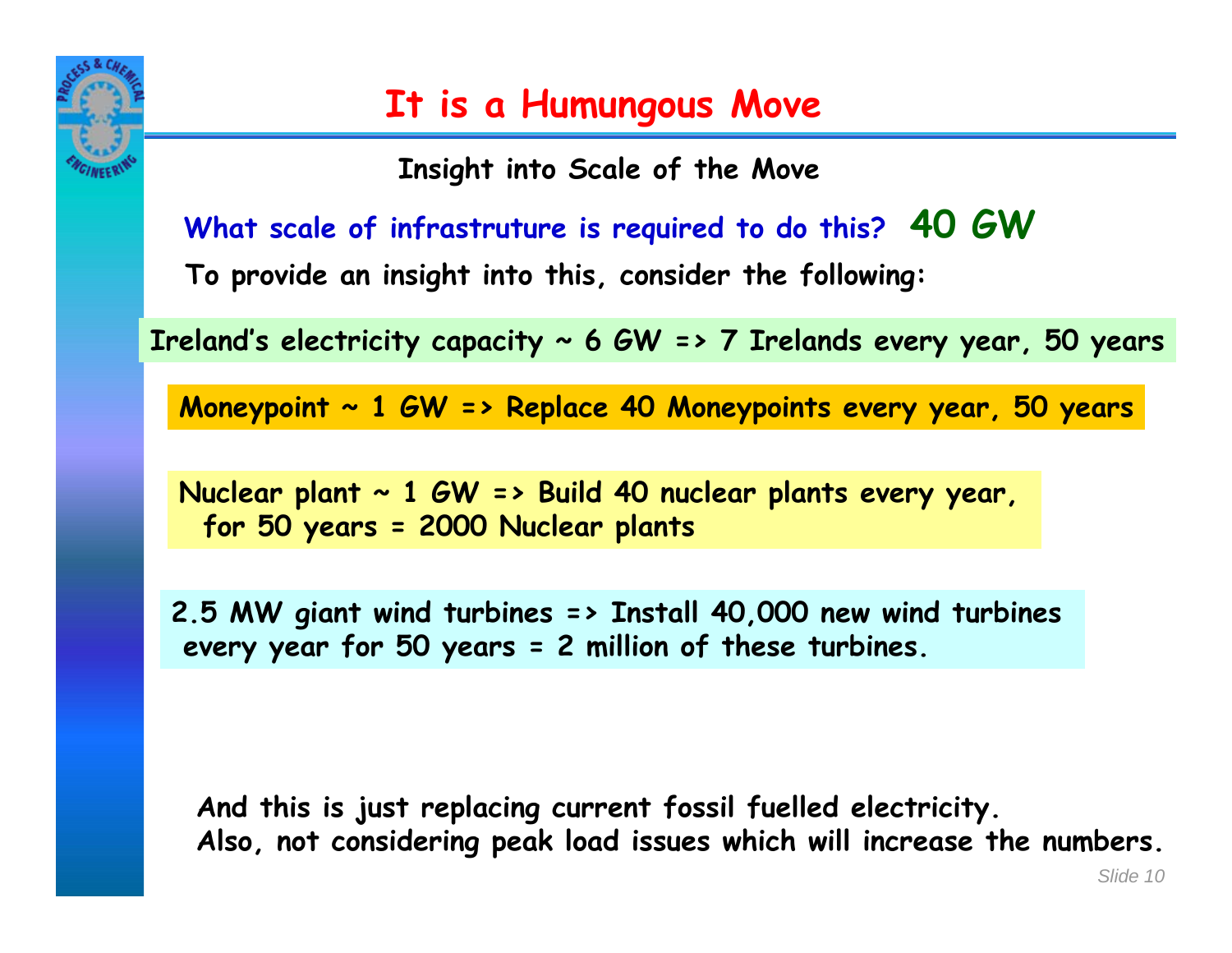

# **2. The MOVE – A Technological Perspective**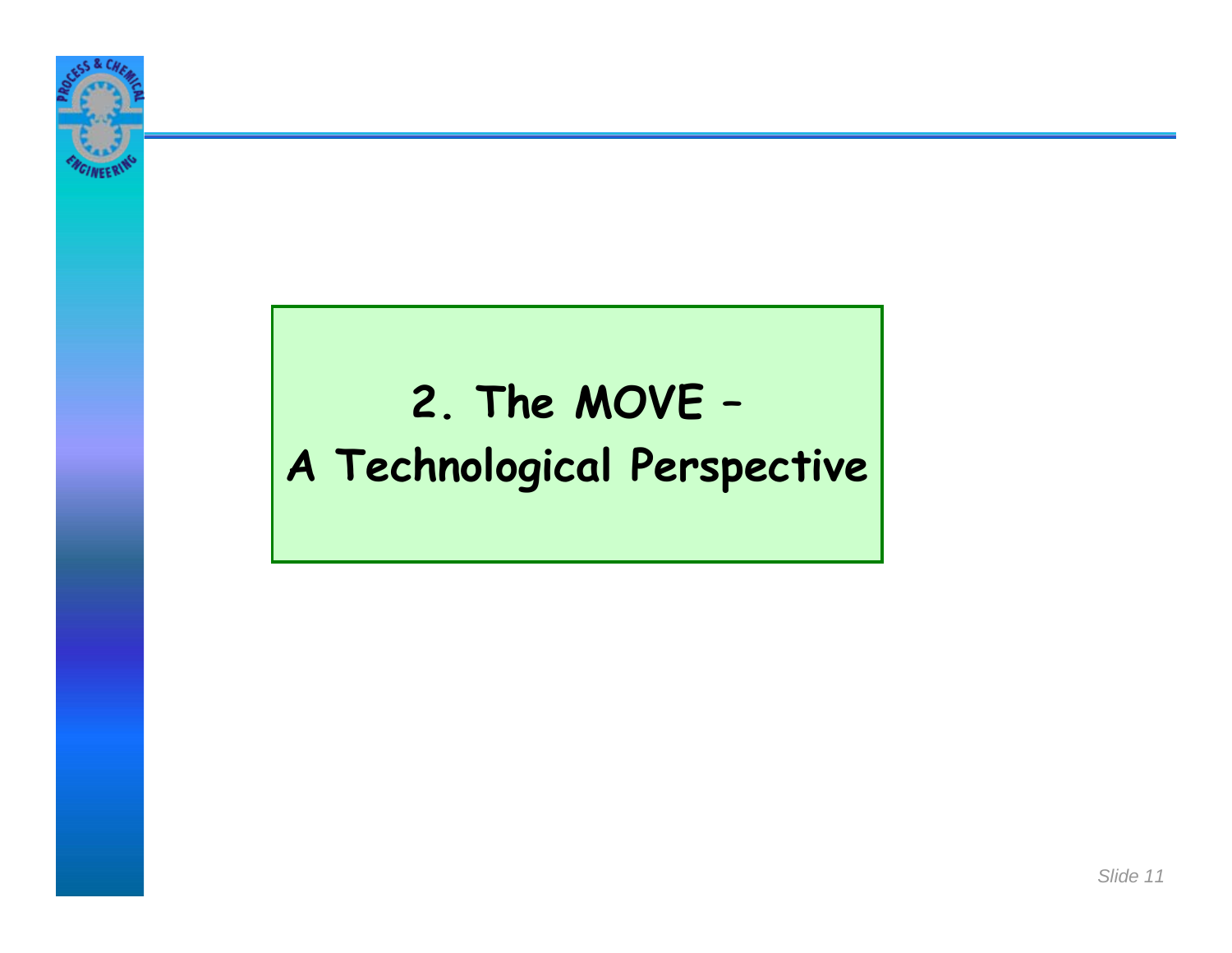

#### **Nuclear**

**Fission – Commercial technology. However, fuel is non-renewable, so will run out. There is also the waste issue.**

**Fusion – A potential energy silver bullet. Still not commercialised. Always appears to be 30- 50 years away. We just can't wait that long. However, should continue to invest in heavily!!**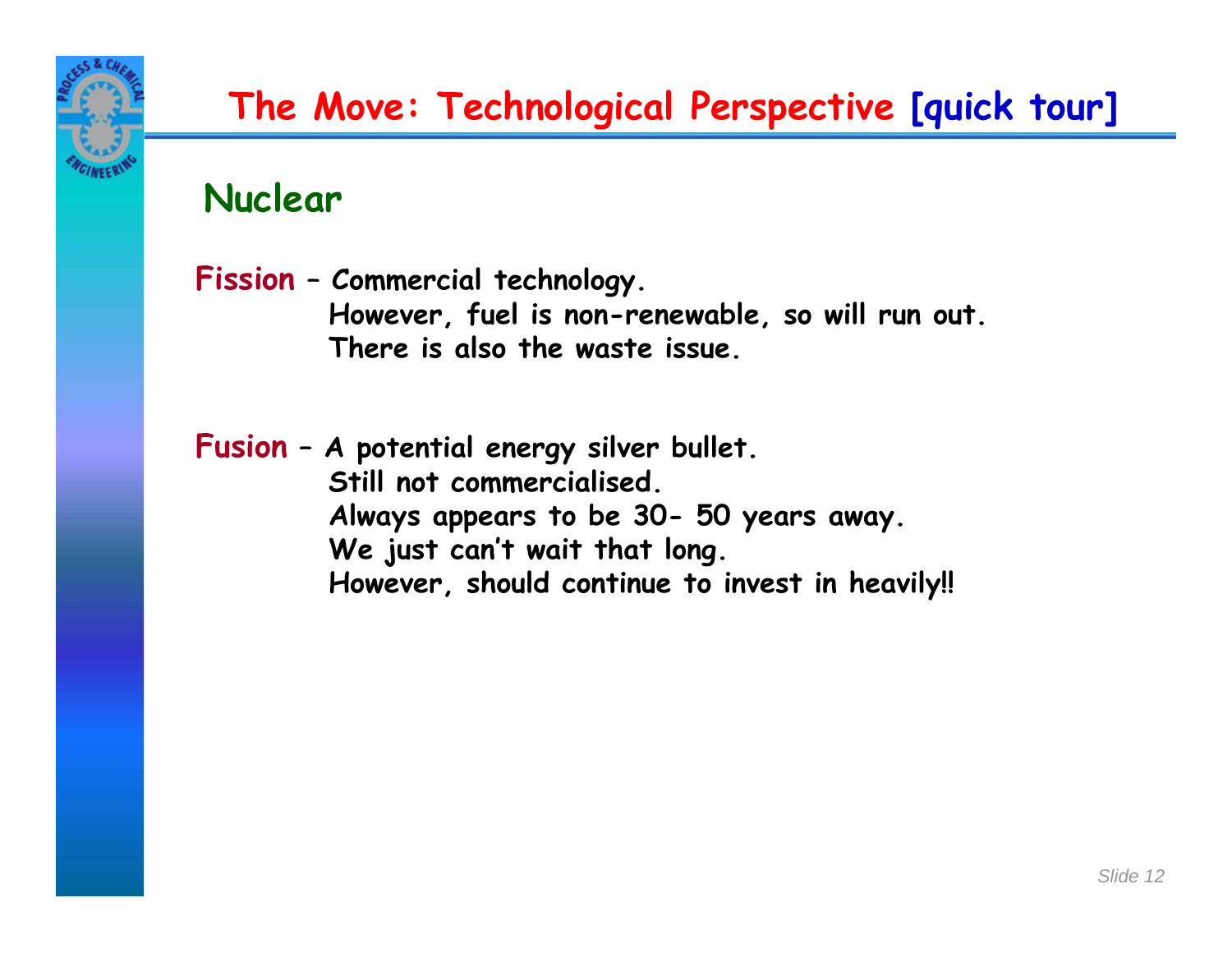

#### **The Move: Technological Perspective [quick tour]**

#### **The renewables – hydro, wind, solar, wave & tidal**

**Many of the technologies are reasonably well developed and commercialised, but only hydro has a significant energy impact right now**

**General technical problems / issues Diffuse form of energy, thus need huge infrastructure e.g. 1 GW coal power plant vs 1000 giant wind mills**

 **Intermittency, can't turn the wind or sun on when needed, thus always need total back up. This affects infrastructure & efficiency of the rest of system. This is a huge negative issue! Badly, need major breakthrough in large-scale electricity storage**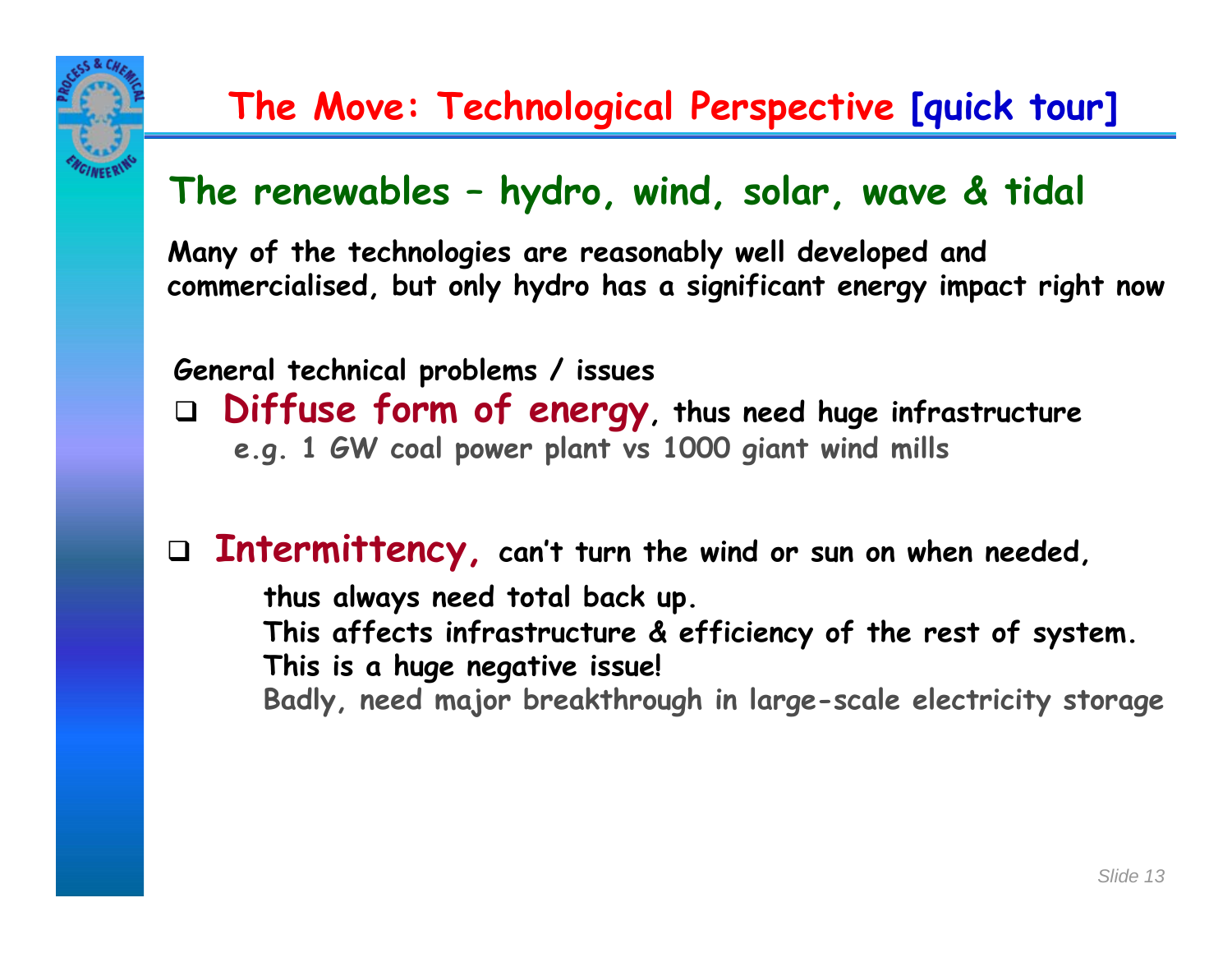

**It is a technically gigantic task moving away from the current dominant CO 2 emitting energy technologies.**

**Current alternative clean technologies cannot do it right now.**

**However, there is enough technology currently available to make a good start, and massive financial investment could spawn the huge innovation required to solve problems that will make significant impact.**

**It is kind of like "we really have not tried on the scale required".**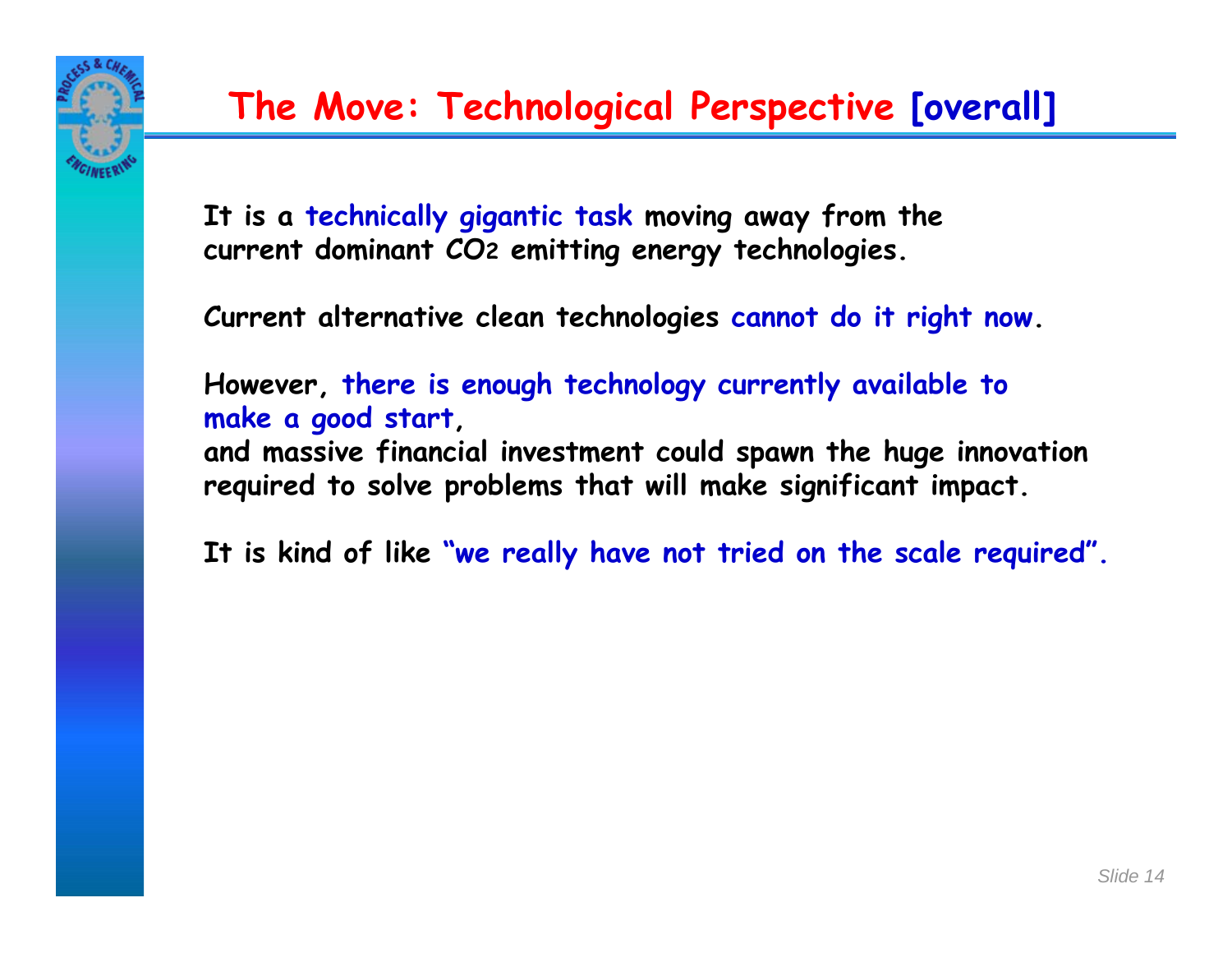

**This means we have to move to an energy system with greatly reduced GHG emissions.**

#### **Currently,**

- $\Box$ **There is NO significant movement.**
- $\Box$ **In fact, emissions are even worsening**
- **Furthermore, there appears to be NO significant move in the near to medium future.**

#### **Why no significant move?**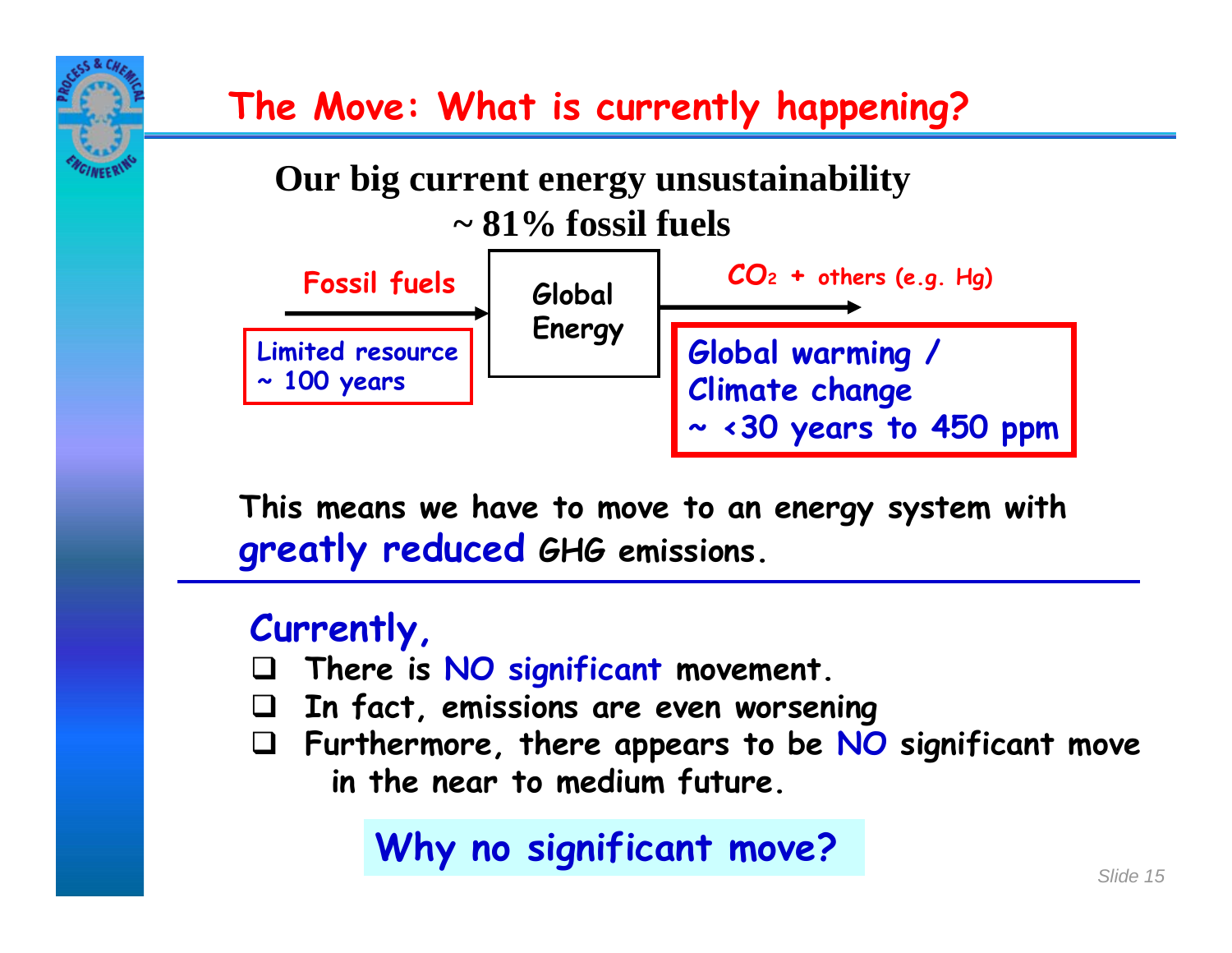

### **The Move: Why No Significant Move?**

**The MOVE is very, very, very big, and all the effort inputted so far is only having a small impact, because the MOVE is so big.**

**OK, there are major technological barriers / challenges in the MOVE, however there is enough technology available today to make a good start towards a sustainable energy paradigm.**

**I suggest that the biggest barriers to the MOVE exist in the economic, political, social domain.** 

**So, let's explore this!**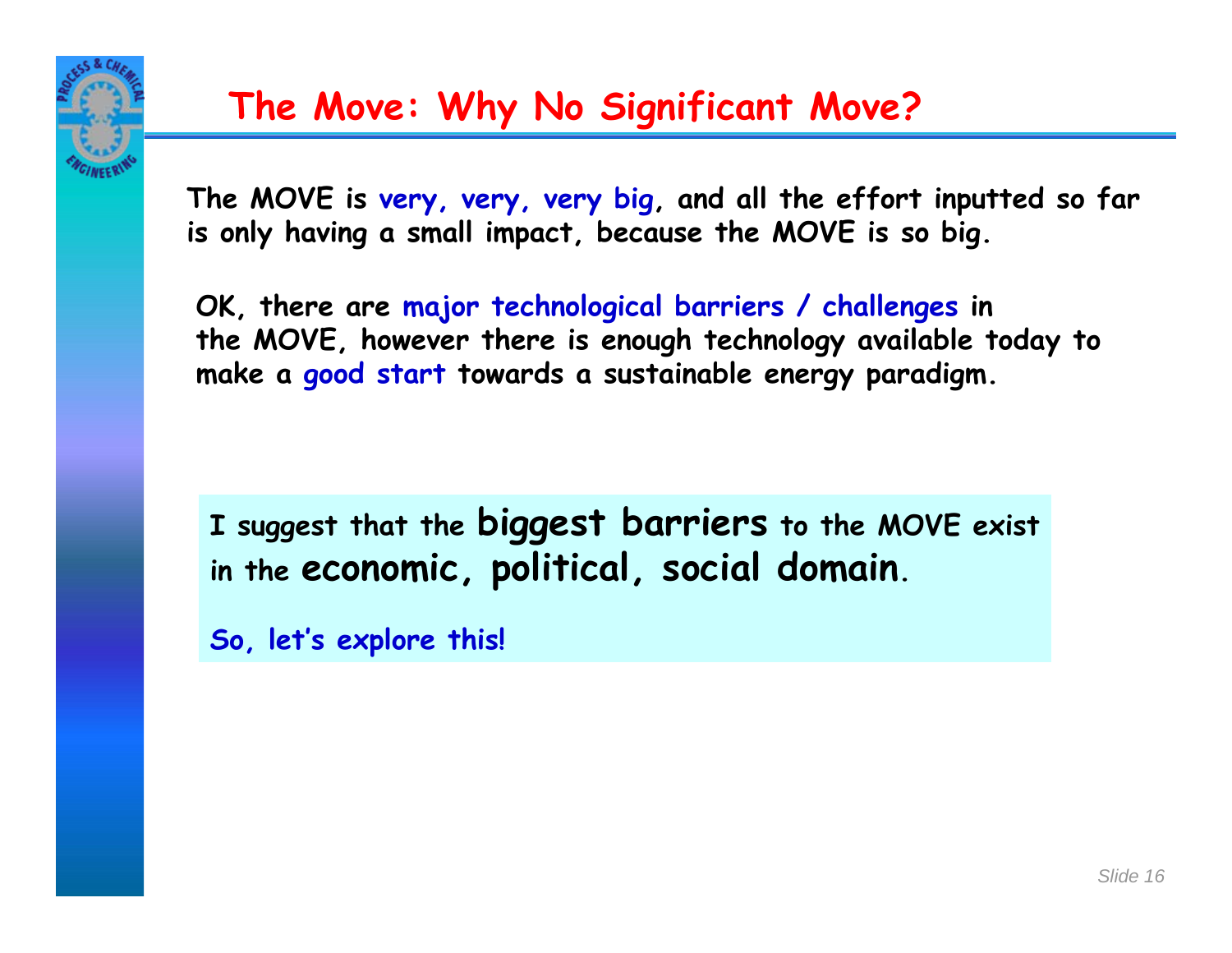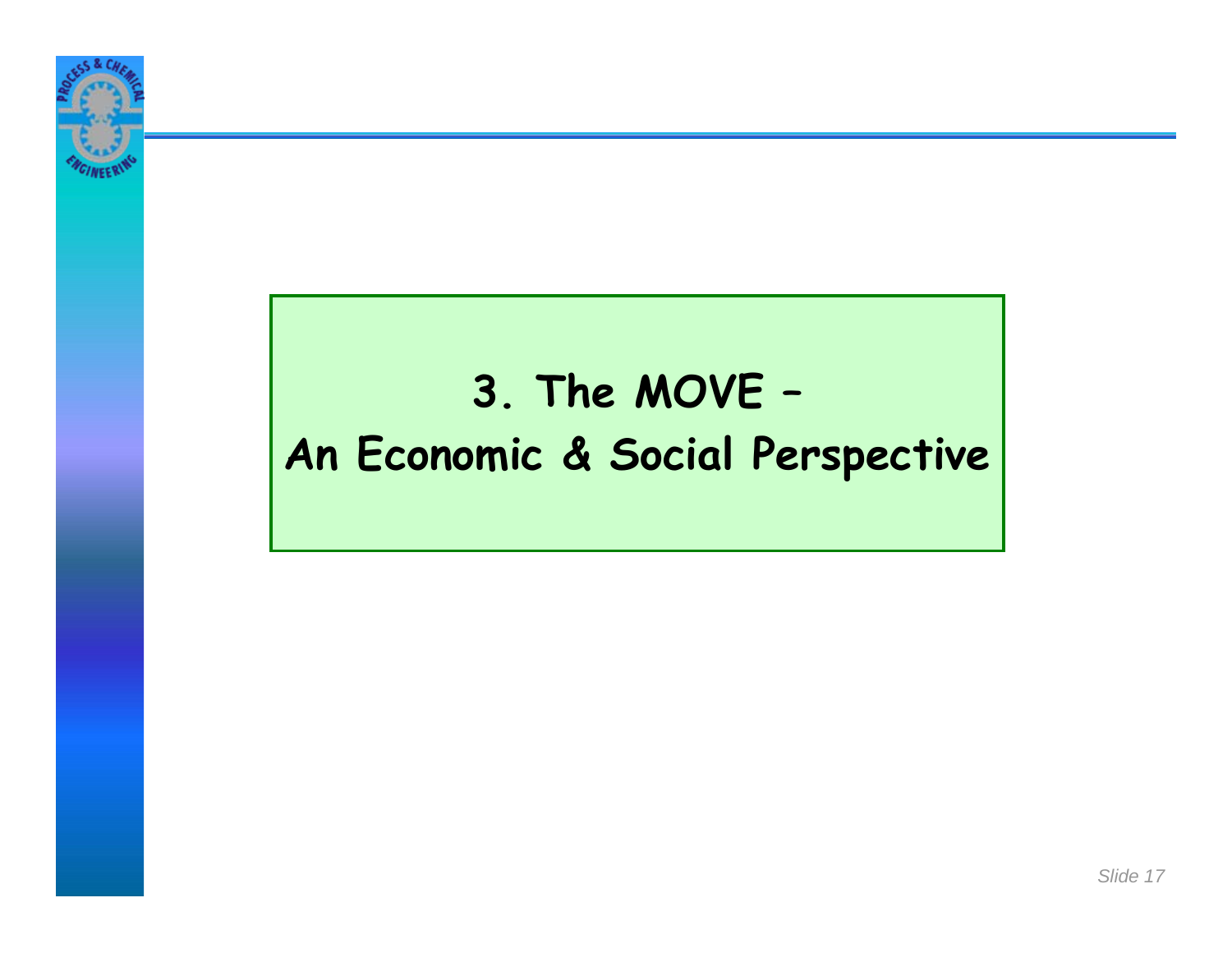

**To implement the MOVE requires:**

- $\blacktriangleright$ **Huge clean energy infrastructure and**
- ¾ **Loads of people (for infrastructure and innovation )**

**All this requires massive investment**

**- Trillions of Euro**

**This scale of investment is not forthcoming ! Why not?**

**Really can't compete with fossil fuel energy now or in medium term. Fossil fuel energy is:**

- ¾ **Cheap**
- ¾ **Well developed technology**
- ¾ **Huge infrastructure already in place.**

**Really doesn't make economic sense to take a multi-trillion euro bet right now**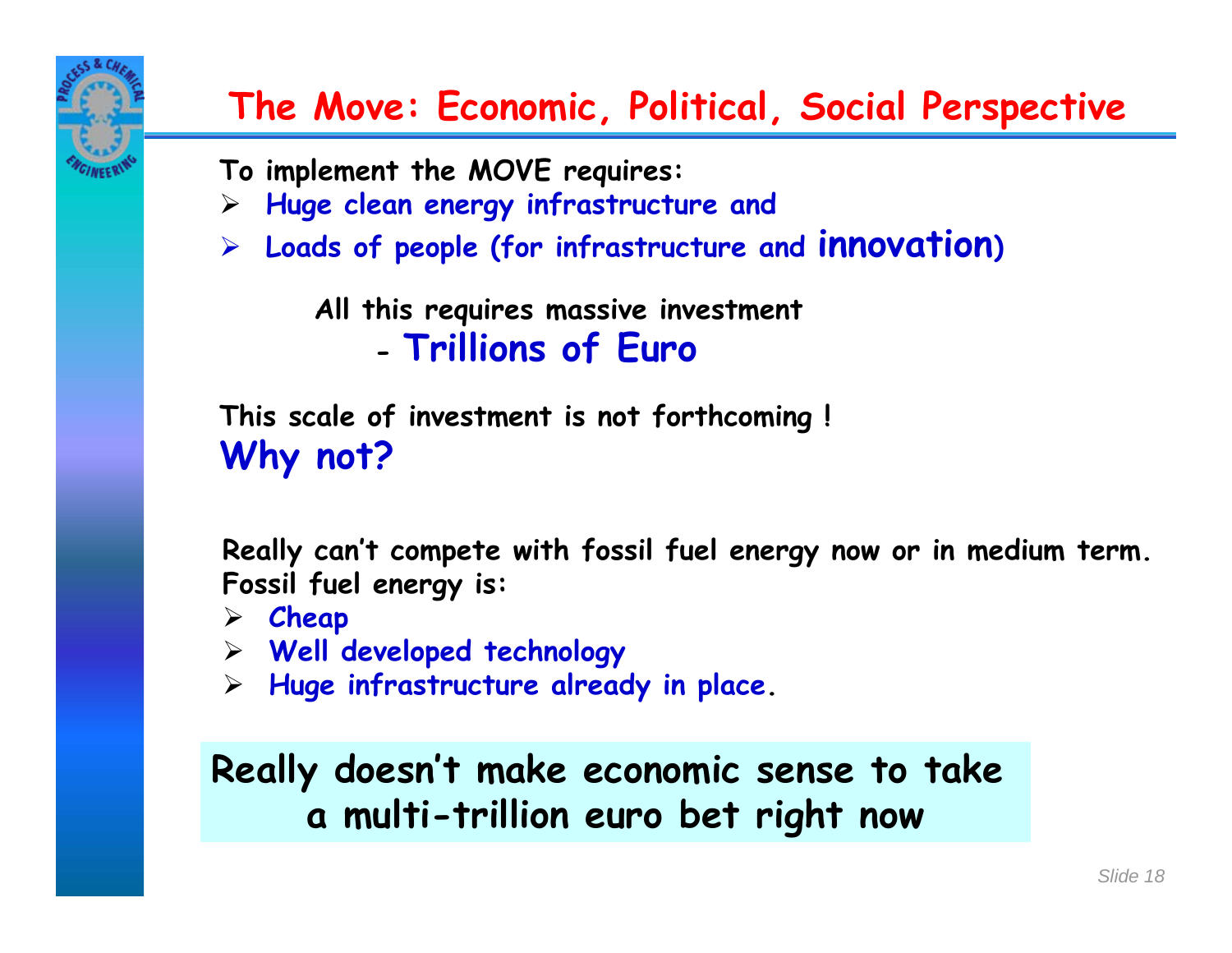

**What will make the market move and make that multi-trillion euro investment?**

> **Usually Money, Price, a Price Signal Also, Regulations and Standards**

**Looking at price: Fossil fuel energy is miles too cheap Its price needs to greatly increase to facilitate the MOVE by allowing clean energy technologies to compete.**

**Approaches to do this include:**

- o **Carbon taxes**
- <sup>o</sup> **Fossil fuel floor (minimum) prices**
- o**Cap and Trade schemes**
- o**Etc.**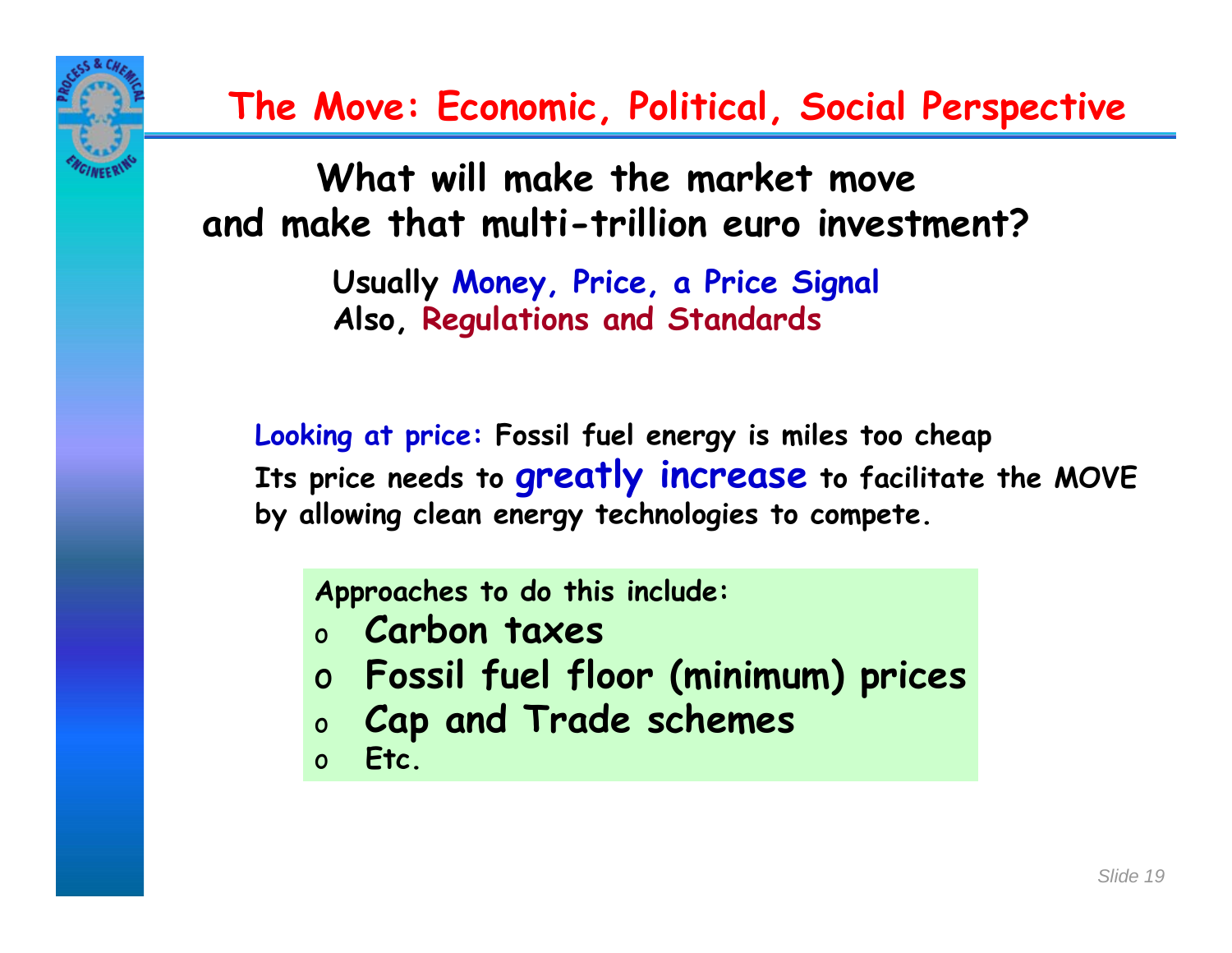**Will these economic measures happen any time soon? Don't think so! Why NOT?**

- **Global economic recession in the short to medium term (decades), Increased energy prices => global recession => increased unemployment => social instability**
- **Fossil fuel corporations + allies will lobby strongly against this.**
	- **- Cause global recession / unemployment / social instability**
	- **- It affects their profits / return on investments Very Powerful Lobby**
	- **Governments won't implement necessary economic / regulatory measures because:**
	- o **Fossil fuel corporate lobby**
	- o **Recession / unemployment / social instability**
	- o **Revenue decrease**
	- o **Currently, no major bottom-up push form general public**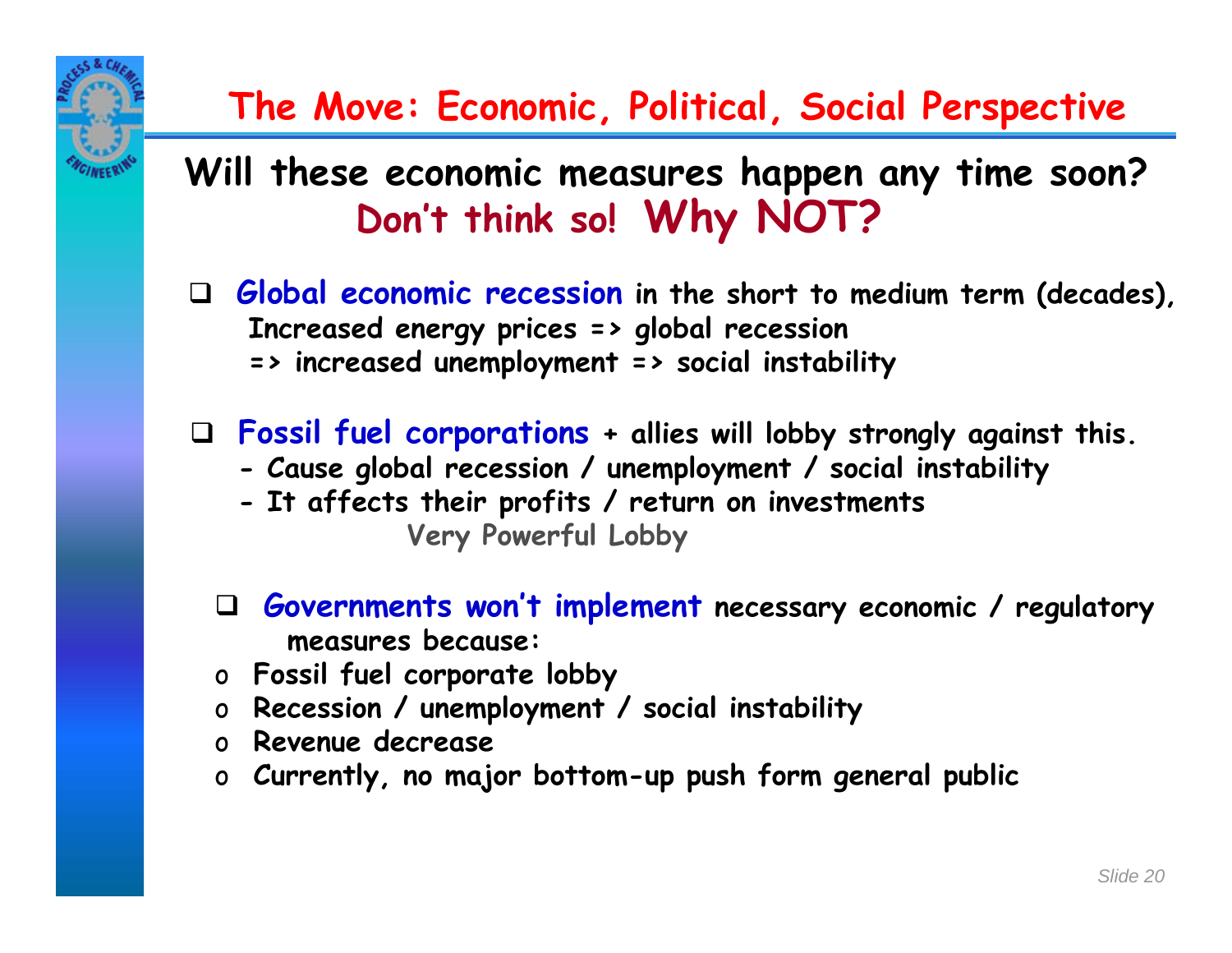#### **Will these economic measures happen any time soon? Don't think so! Why NOT?**

 **General population will revolt against decrease in incomes. Our current lifestyle is fuelled by cheap energy supplied by fossil fuels.**

 **General Lack of understanding of the seriousness of the problem amongst the public => little bottom-up push.**

**OK, aware of climate change as something that may be out there, somewhere! But, still not really feeling its effect physically or financially.**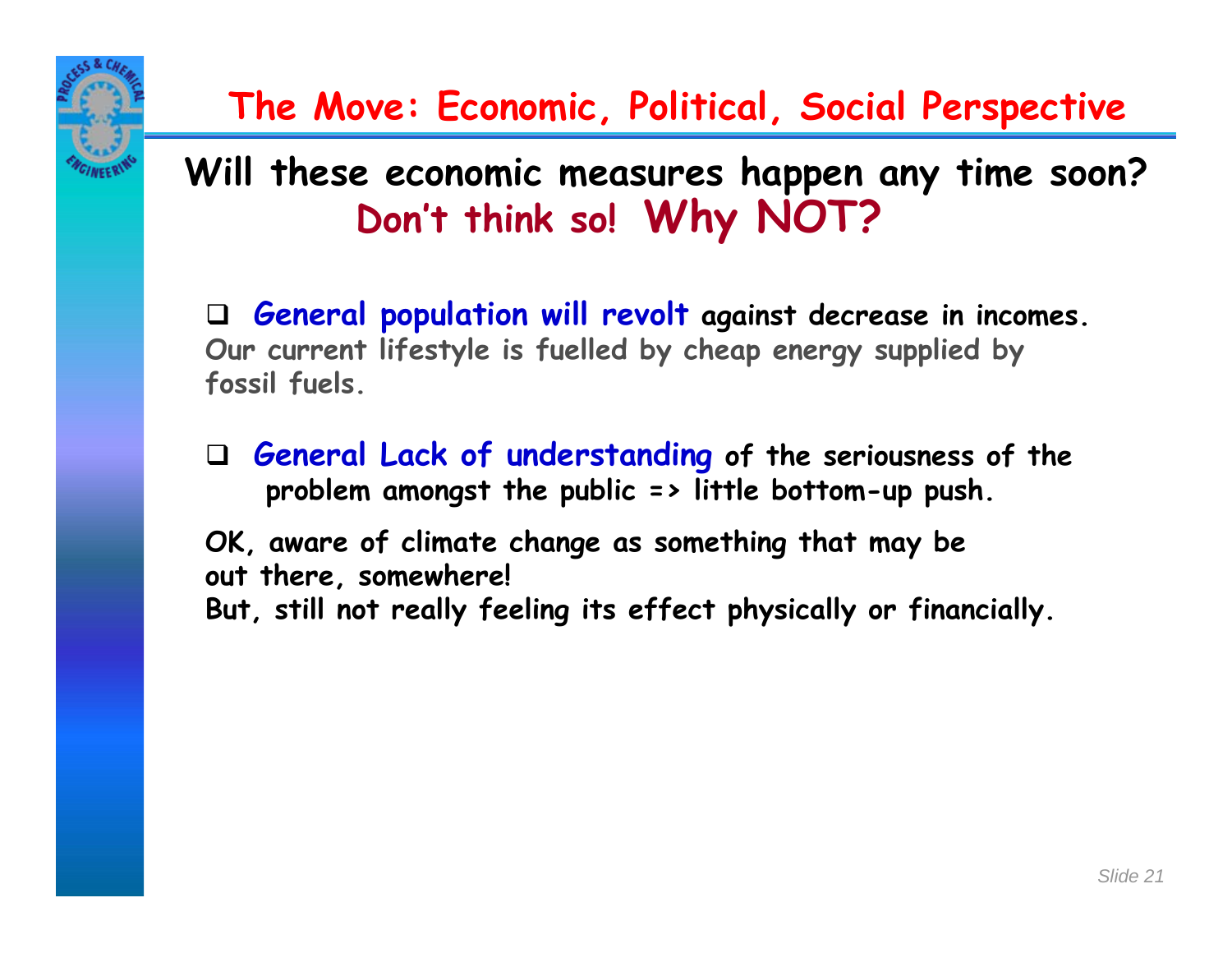

**Convince them that any short/mid-term sacrifice is worth it to them and their kids and grand-kids.**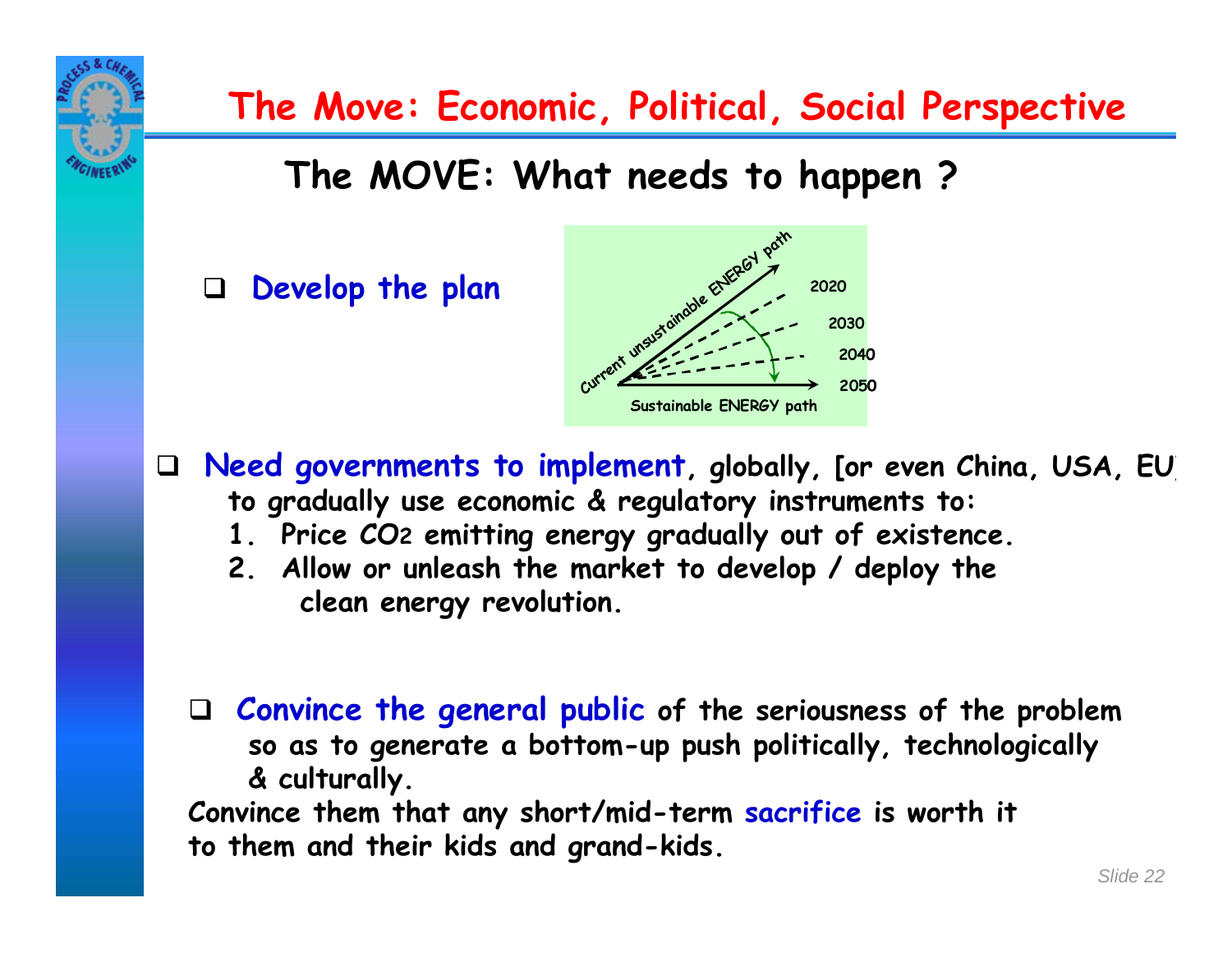

# **4. What Will Happen?**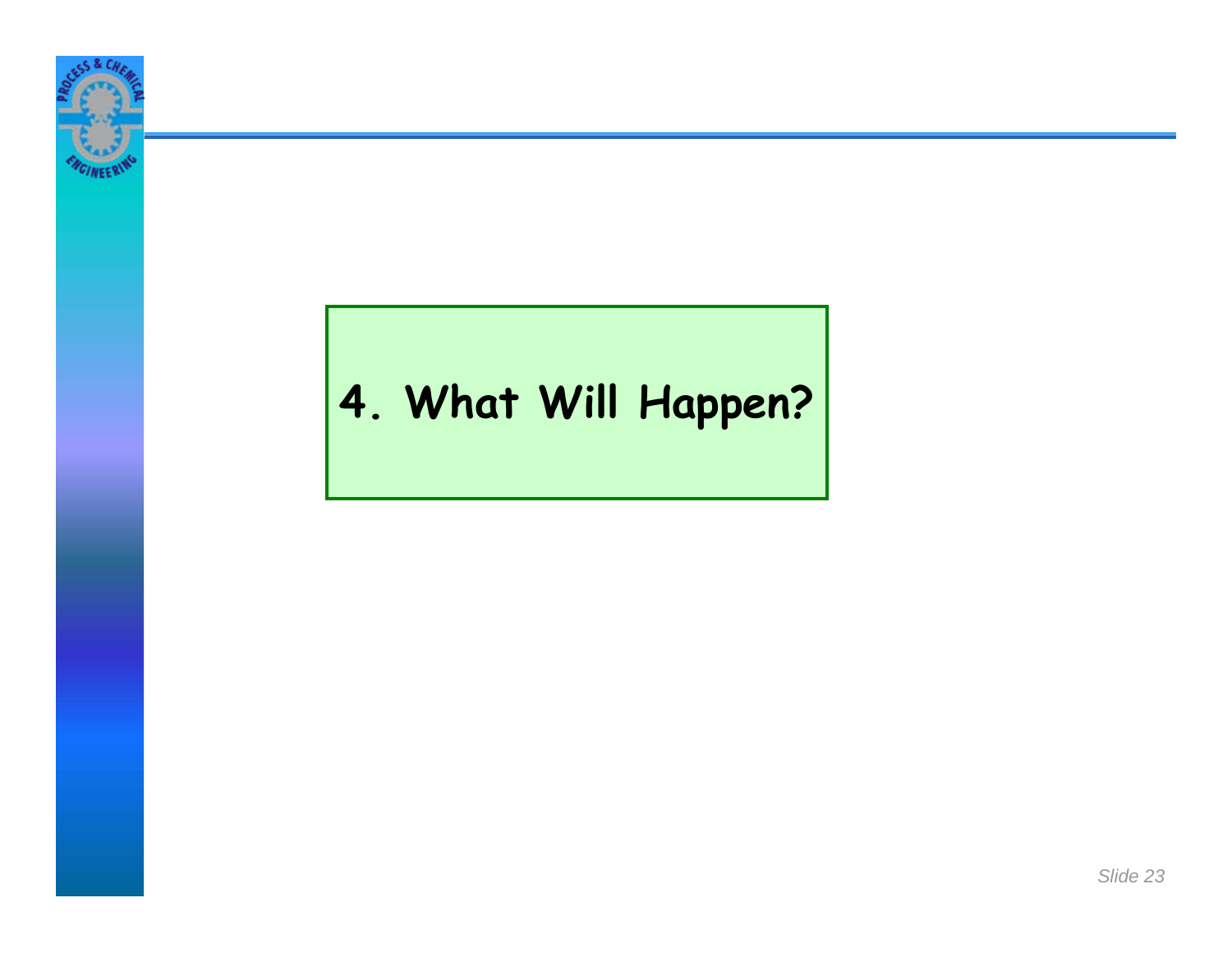

### **What will happen?**

#### **Who knows for certain!**

**I kind of agree with Paul Gilding & "The Great Disruption"**

**The MOVE will not occur until the Environment hits the Economy and causes major economic recessions, i.e. when it is clear to most people that the "Economic Hurt" is being caused by:**  o **Environmental resource scarcity, and / or**

o **Environmental change / degradation e.g. climate change**

**This has not really happened yet ! ~2018 - 2030**



*Slide 24*

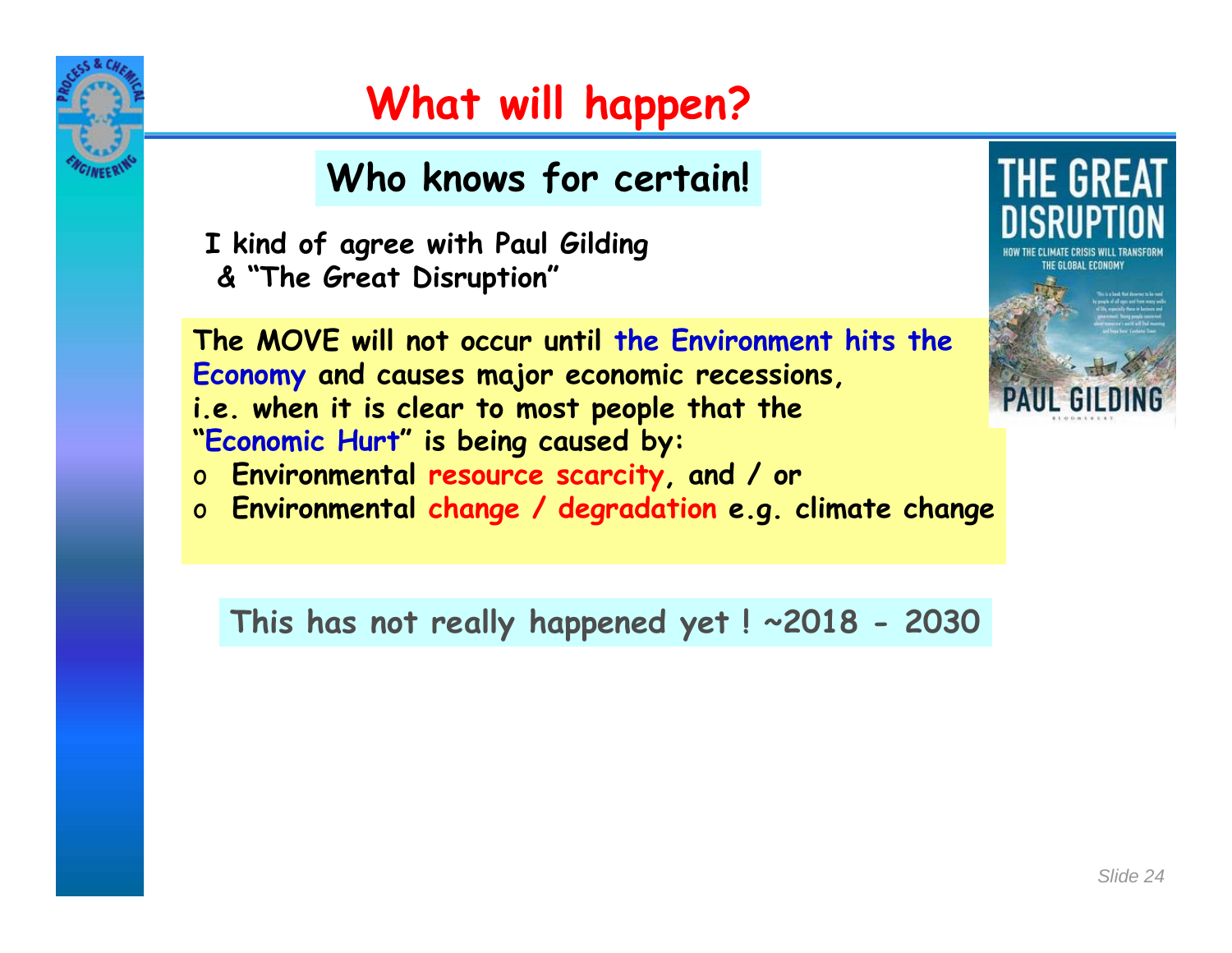#### **Jorgen Randers – Limits to Growth [MIT]**